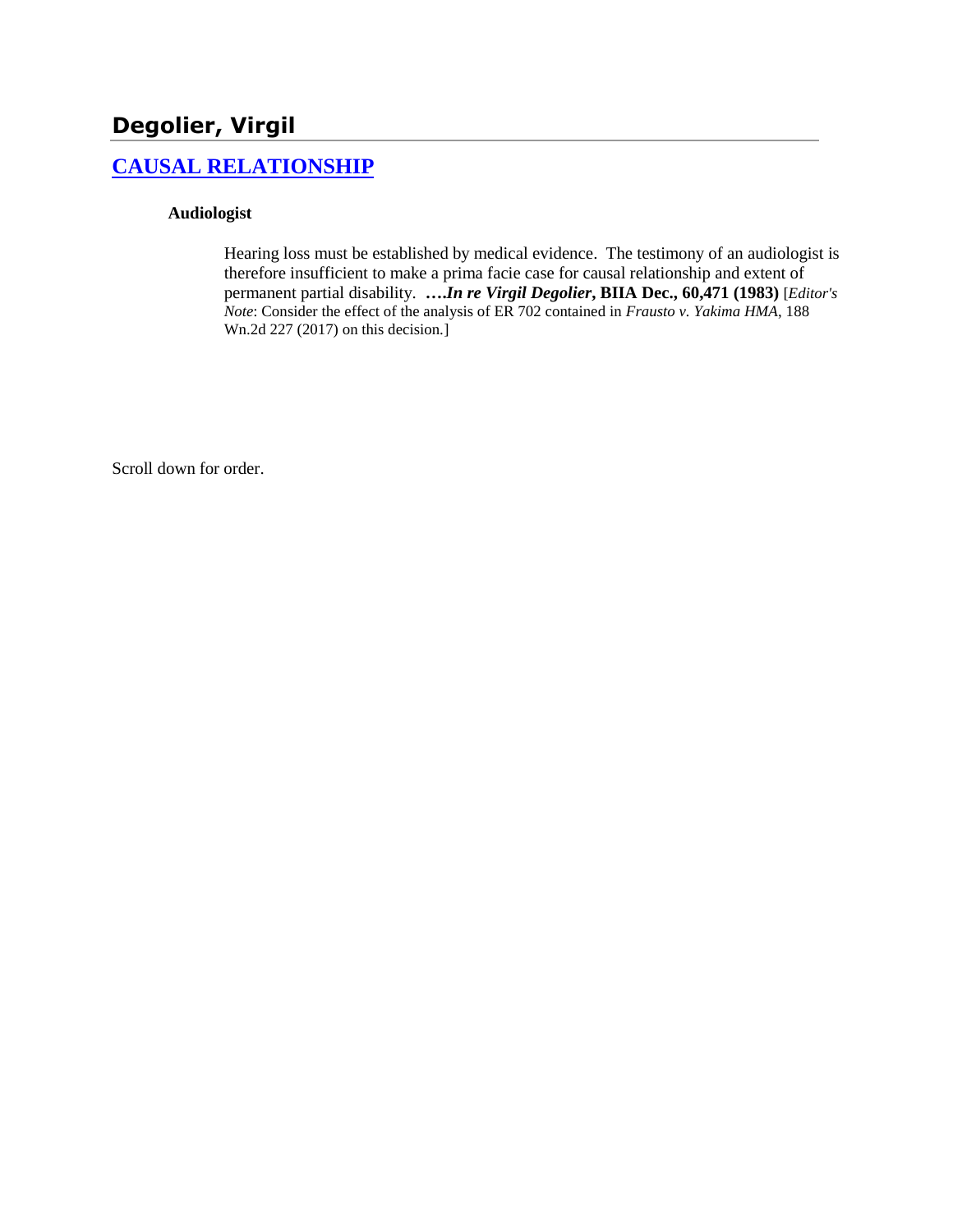#### **BEFORE THE BOARD OF INDUSTRIAL INSURANCE APPEALS STATE OF WASHINGTON**

**)**

**IN RE: VIRGIL A. DEGOLIER ) DOCKET NOS. 60,471 & 60,471-A**

#### **CLAIM NO. H-782709 ) DECISION AND ORDER**

APPEARANCES:

Claimant, Virgil A. Degolier, by Aaby, Knies & Robinson, per Robert M. Knies and John Aaby

Employer, Columbia Cement Company, by Richard B. Johnson

Department of Labor and Industries, by The Attorney General, per

Meredith Lehr, Assistant

This is an appeal filed by the employer on September 15, 1981 and a cross appeal filed by the claimant on October 6, 1981, from an order of the Department of Labor and Industries dated August 12, 1981, which adhered to the provisions of a prior order dated June 5, 1981, granting the claimant a permanent partial disability award of 38.40% loss of hearing in both ears less prior awards. The Department order is **AFFIRMED**.

### **DECISION**

Pursuant to RCW 51.52.104 and RCW 51.52.106, this matter is before the Board for review and decision on a timely Petition for Review filed by the employer to a Proposed Decision and Order issued on February 18, 1983 in which the order of the Department dated August 12, 1981, was affirmed.

The issue presented by this appeal and cross-appeal, and the evidence contained in the record, are adequately recited in the Proposed Decision and Order. We agree with the proposed disposition of this matter.

The controlling element in this case is the lack of any evidence which would indicate the Department order of August 12, 1981, is incorrect. While the parties before this Board agreed to an examination of the claimant by a physician, and then by a firm of audiologists, this was for the purpose of reaching a possible agreed settlement of this case. Such an agreed settlement was not possible; and those examination reports are not a part of the record for determining this matter on a "contested case" basis. See WAC 263-12-093; WAC 263-12- 095(4); and WAC 263-12-130. Further, the Department's claim file is not a part of the Board's record. WAC 263-12-135.

Counsel for the employer did submit herein the deposition of Dr. Donald G. Harvey, who is not a physician but has a doctorate degree in audiology. This deposition was never formally

1